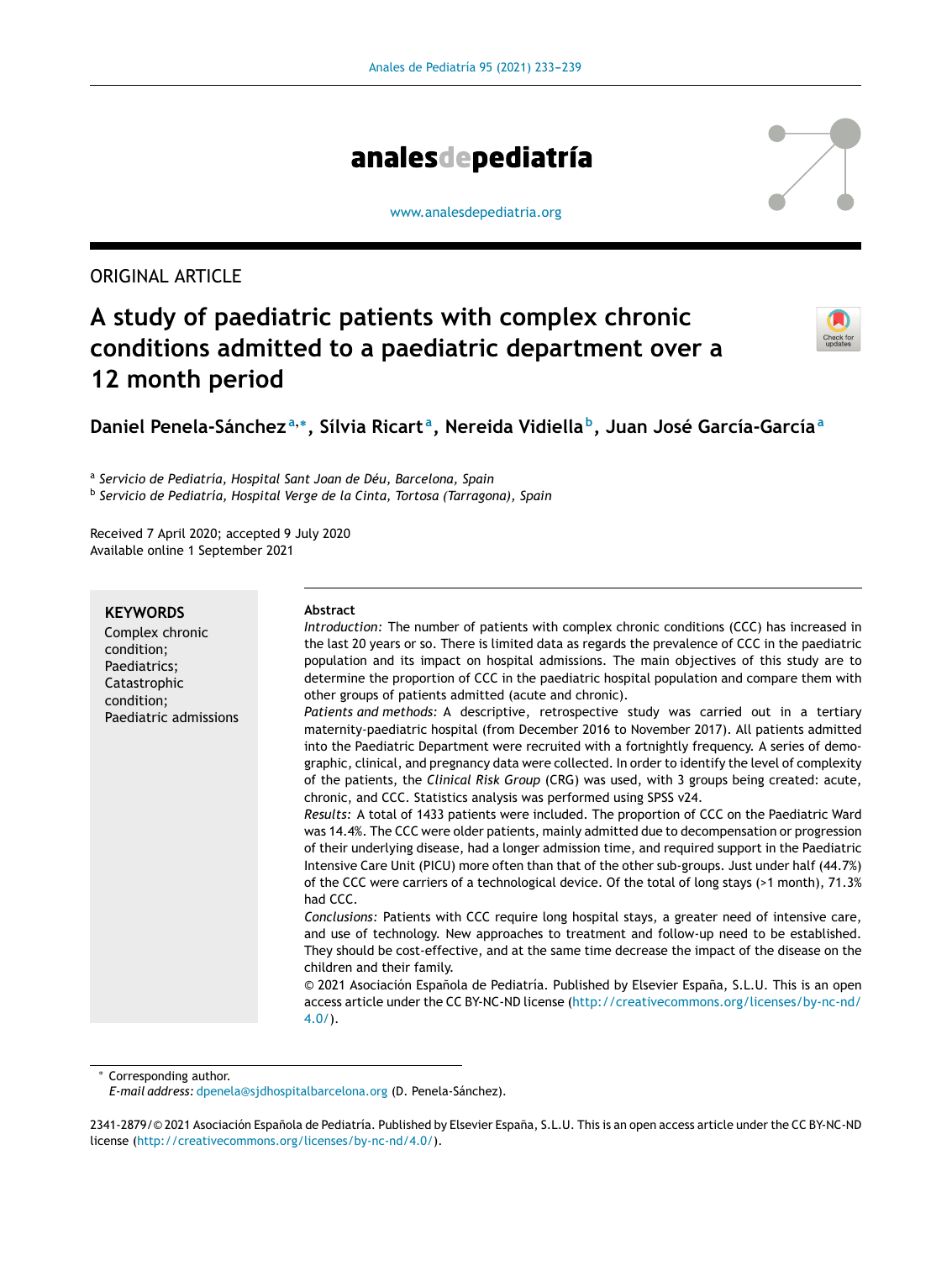#### **PALABRAS CLAVE**

Crónico complejo; Pediatría; Condiciones catastróficas; Pediatría interna hospitalaria

#### **Estudio de los pacientes pediátricos crónicos complejos ingresados en un servicio de pediatría a lo largo de 12 meses**

#### **Resumen**

*Introducción:* En las últimas décadas se ha incrementado el número de pacientes crónicos complejos (PCC). Existen pocos datos referentes a la prevalencia de PCC en población pediátrica y su impacto en los ingresos hospitalarios. Los objetivos principales de este trabajo son determinar en nuestro medio la proporción de PCC en hospitalización pediátrica y compararlos con otros grupos de pacientes ingresados (agudos y crónicos).

*Pacientes y métodos:* Estudio descriptivo retrospectivo realizado en un hospital maternoinfantil terciario (de diciembre 2016 a noviembre 2017). Se reclutaron a todos los pacientes ingresados en el servicio de Pediatría con una periodicidad quincenal. Se recogieron una serie de variables demográficas, clínicas y de gestión. Para identificar el grado de complejidad de los pacientes se utilizó el sistema de clasificación *Clinical Risk Group* (CRG) y se crearon 3 grupos: agudos, crónicos y PCC. Para el análisis estadístico se usó SPSS v24.

*Resultados:* Se incluyeron 1.433 pacientes. La proporción de PCC en planta de Pediatría fue del 14,4%. Los PCC fueron pacientes de mayor edad, ingresaron principalmente por descompensación o progresión de su enfermedad de base, estuvieron ingresados más tiempo y precisaron soporte en la Unidad de Cuidados Intensivos Pediátricos (UCIP) con mayor frecuencia que los otros subgupos. Un 44,7% de los PCC era portador de dispositivos tecnológicos. Del total de largas estancias (>1 mes), el 71,3% fue de PCC.

*Conclusiones:* Los PCC requieren de estancias hospitalarias largas, mayor necesidad de cuidados intensivos y uso de tecnología. Es necesario plantear nuevos enfoques de tratamiento y seguimiento que sean costo-eficientes a la vez que disminuyan el impacto de la enfermedad en el niño y su familia.

© 2021 Asociación Española de Pediatría. Publicado por Elsevier España, S.L.U. Este es un artículo Open Access bajo la licencia CC BY-NC-ND [\(http://creativecommons.org/licenses/by](http://creativecommons.org/licenses/by-nc-nd/4.0/)[nc-nd/4.0/](http://creativecommons.org/licenses/by-nc-nd/4.0/)).

## **Introduction**

In recent decades, thanks to improvements in medical and surgical care and technological advances, survival has improved for many life-threatening diseases of childhood. As a result, there has been an increase in the number of children with chronic diseases, which are frequently associated with disability, medical fragility and complex health care needs.<sup>[1,2](#page-6-0)</sup>

Children with special health care needs are those that have or are at increased risk for chronic physical, developmental, behavioural or emotional conditions and who require health and related services of a type or amount beyond that required by the general paediatric population. $3,4$  Within this group, there is a very specific subgroup of paediatric medically complex or complex chronic patients (CCPs). Complex chronic patients are those who have several chronic diseases that result in medical fragility, functional limitations and substantial health care needs.  $3,5-7$ 

In the United States, CCPs account for 10% of total paediatric hospital admissions and 40%-80% of paediatric hospital charges. $8,9$  This huge proportion of the health care spending is explained by CCPs requiring hospitalisation and readmission more frequently, longer stays, more technology-assisted care, multiple treatments and follow-up by a larger number of medical specialists.<sup>4,8-11</sup> The figure of the CCP is an emerging phenomenon that is very relevant to health care policy. In Spain, it has led to the establishment of specific hospital units that have experienced a growth in activity in recent years.[12](#page-6-0) Within CCPs, there is a category of patients with extremely severe illness or catastrophic chronic illness, patients with permanent technology dependence (dialysis, ventilation, parenteral nutrition) or very severe disease that dominates the clinical presentation (e.g. vegetative state). $13,14$  In addition, catastrophic chronic illness is associated with a high morbidity and mortality and severe functional impairment, which has a profound impact on family dynamics.[15](#page-6-0)

Thus, CCPs are a subset of paediatric patients that interact frequently with the health care system, yet we still do not know the relative importance of this group in the overall population of paediatric inpatients in Spain.

The primary objectives of our study were: (1) to determine the proportion of patients with chronic or complex chronic disease in the department of paediatric inpatient care of a hospital in Spain, and (2) to describe the main differences in the clinical characteristics and use of health care resources between patients with acute disease, chronic disease and complex chronic disease. The secondary objectives were to describe the proportion of CCPs with catastrophic illness and the proportion of patients that had prolonged hospital stays per year.

#### **Material and methods**

We conducted a single-centre retrospective and descriptive study. We collected data every 15 days from December 2016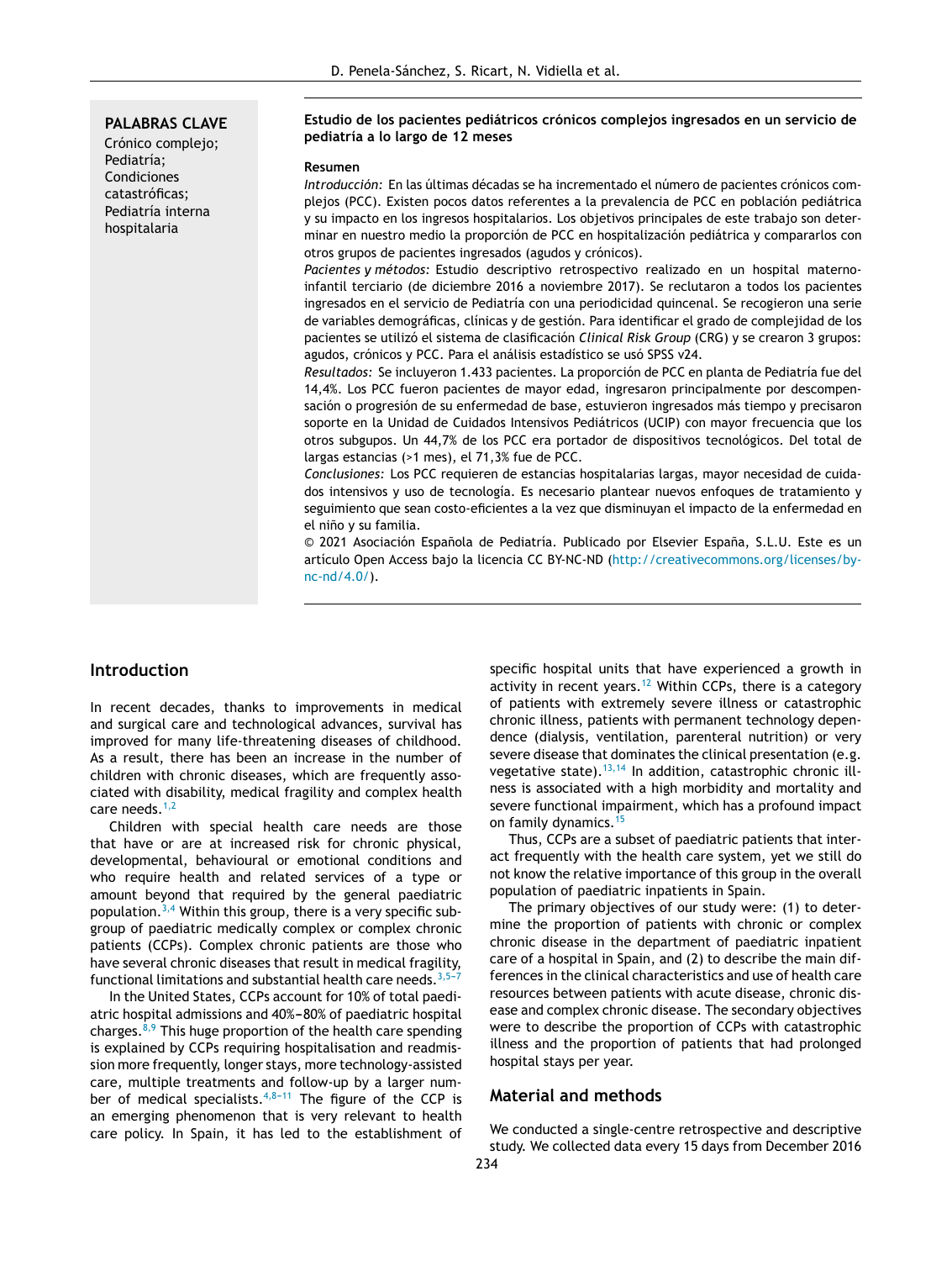through November 2017 for every patient admitted to the department of paediatric inpatient care of a tertiary care women's and children's hospital in Barcelona, the Hospital Sant Joan de Déu. This hospital serves women and children in a catchment area with a population of 964 000 inhabitants as well as paediatric patients who require highly specialised and level III medical care from the entire autonomous community of Catalonia. The department where the study was conducted fits the definition of a paediatric internal medicine inpatient ward by the Sociedad Española de Pedi-atría Interna Hospitalaria (SEPHO)<sup>[16](#page-6-0)</sup> and serves patients aged 0-18 years requiring urgent or elective hospitalisation. It does not admit surgical or oncological patients or patients requiring care in the subspecialities of neurology, nephrology or endocrinology if the reason for admission is to provide specific treatment for a known disease in these subspecialities, although it does admit patients requiring care in these 3 subspecialities if they present with other diseases, such as infection, respiratory illness or symptoms with an elusive diagnosis. We collected data for 3 types of variables: (1) demographic variables: age, immigrant origin (parents born outside the European Union); (2) clinical variables: underlying disease, reason for admission (intercurrent illness, decompensation/progression of underlying disease, or planned admission for performance of diagnostic tests or surgical intervention), use of supportive care devices after discharge (invasive and non-invasive ventilation devices, gastrostomy, long-term intravenous access lines [*port-acath*, Broviac catheter, Hickman catheter], other devices [baclofen pump, cerebrospinal fluid drain, tracheostomy tube, implantable cardioverter-defibrillator. . .]), number of drugs prescribed at discharge, and (3) management variables: length of stay, need of admission to intensive care unit and number of appointments in specialty clinics scheduled at discharge. We encoded the data and entered them in an electronic database developed specifically for the study.

To establish the medical complexity of the patients, we used the Clinical Risk Group (CRG) classification<sup>[13](#page-6-0)</sup> ([Table](#page-3-0) 1). This system provides an exhaustive classification into 9 mutually exclusive groups of increasing complexity based on the medical condition of the patient. To assign patients to CRGs, we manually reviewed electronic health records and hospital discharge summaries and used the discharge diagnosis code to define risk. We classified patients in the sample into 3 groups based on the assigned CRG: acute (CRGs 1 and 2), chronic (CRGs 3-5) and complex chronic (CRGs 6, 7 and 9). In the CCP group, we also differentiated the subset of patients with catastrophic complex chronic (CCC) illness, corresponding to CRG 9, patients with very severe chronic disease or technology-dependent in the long term. We did not include patients in CRG 8 in the study, as these are oncological patients with clinical characteristics that differ significantly from the rest of paediatric patients and that are not hospitalised in the paediatric inpatient ward in the Hospital Sant Joan de Déu.

To calculate the proportions of acute, chronic and complex chronic patients in each 15-day period, we only took into account the patients newly admitted in that period. We excluded patients that were readmitted as well as patients with stays that spanned more than one 15-day period from the final sample.

Since there is no international consensus on the definition of *prolonged length of stay*, we chose to define it as hospitalisation lasting more than 1 month. To calculate the number of prolonged stays that occurred in a year, we did take into account all the admissions and readmissions of paediatric patients to ensure that the analysis included every stay in the 12-month period.

The statistical analysis was performed with the software SPSS version 24.0. We have summarised quantitative data as mean and standard deviation (SD) in case of a normal distribution and otherwise as median and interquartile range (IQR), and qualitative data as percentages. We compared variables using the  $\chi^2$  test and analysis of variance. We considered *p-*values of less than 0.05 statistically significant.

The study was approved by the Clinical Research Ethics Committee of the hospital.

## **Results**

## **Proportion of patients with chronic disease and complex chronic disease**

In the period under study (12 months) we collected data for 1515 hospitalisation events, which corresponded to 1433 patients, as some patients had stays that extended past a single timepoint or experienced readmissions.

Based on the established definitions, the reason for admission was acute disease in 57.1% of cases (*n* = 818) and chronic disease in 28.5% (*n* = 408). We identified 207 CCPs, who amounted to 14.4% of total paediatric inpatients.

## **Patient characteristics**

The mean age of the patients included in the study was 3.6 years (SD, 4.6; range,  $0-19.6$ ). The median length of stay was 5 days (IQR,  $3.0-8.0$ ; range,  $0-767$ ). The most frequent reason for admission was respiratory disease (50.4%; *n* = 722), followed by infectious disease (27.4%; *n* = 392) and gastrointestinal disease (8%; *n* = 114). Nearly all patients (97.9%; *n* = 1403) were admitted through the emergency department of the Hospital Sant Joan de Déu. Most patients were admitted for management of acute intercurrent diseases (72.8%; *n* = 1043). Another 25.4% (*n* = 364) were admitted due to decompensation or progression of an underlying disease, while 1.7% (*n* = 25) had planned admissions. Only 7.3% of the patients (*n* = 104) used medical devices: 66 had a long-term nasogastric or gastrostomy tube, 33 required mechanical ventilation, 5 carried a central catheter and 19 used other medical devices (several patients used more than 1 device). Out of all patients, 21.6% (*n* = 309) were of immigrant origin. A total of 10.5% (*n* = 150) required admission to the paediatric intensive care unit (PICU) during the study period.

## **Comparative analysis of patient groups (acute, chronic or complex chronic disease)**

[Fig.](#page-4-0) 1 presents the age distribution of patients in the different groups. [Fig.](#page-4-0) 2 presents the distribution of patients in each group by length of stay. [Table](#page-5-0) 2 summarises the main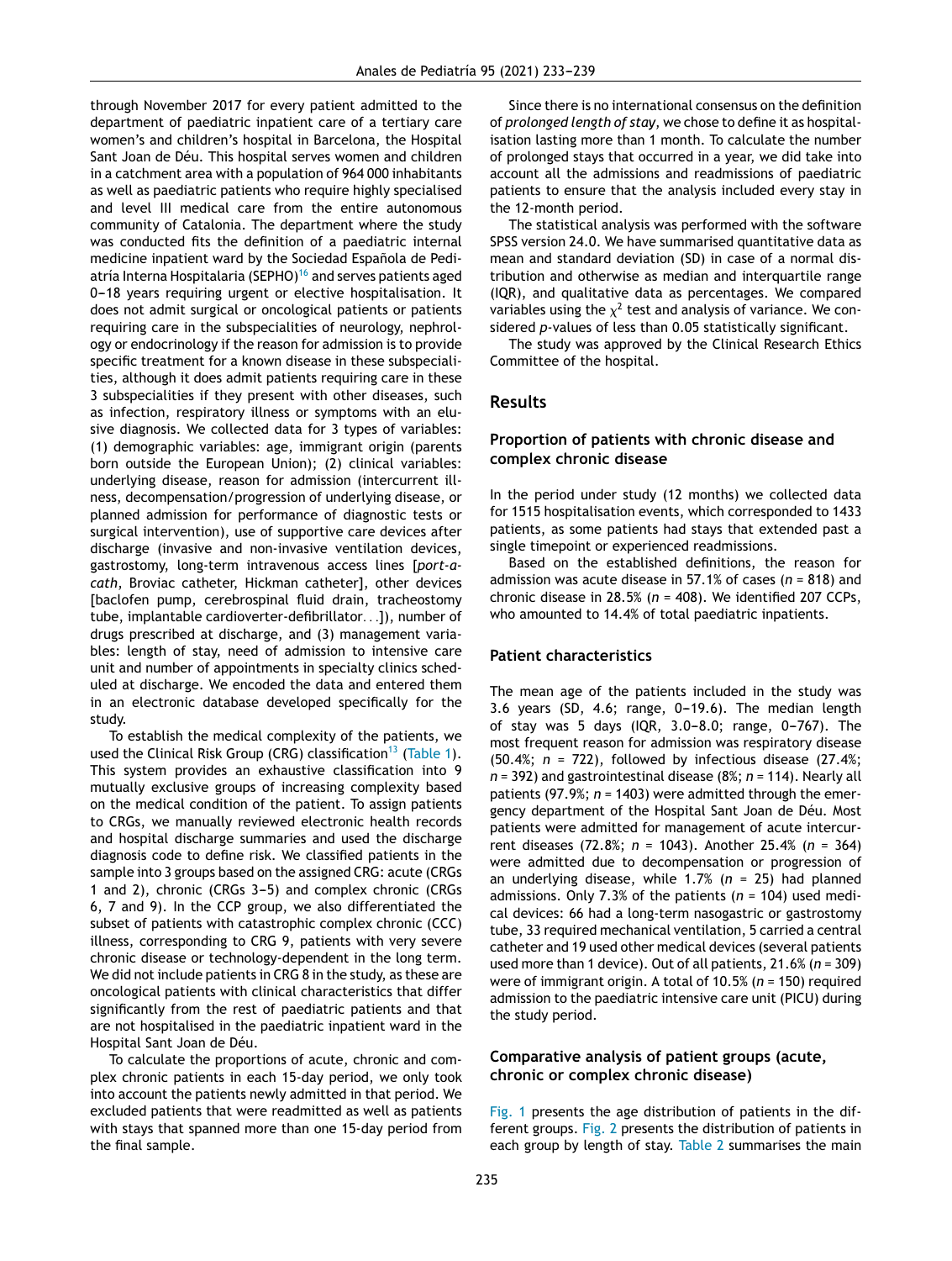| Table 1                   |                                     | Clinical Risk Group classification. <sup>10</sup>                                |                                |                                                                                                                          |                                             |
|---------------------------|-------------------------------------|----------------------------------------------------------------------------------|--------------------------------|--------------------------------------------------------------------------------------------------------------------------|---------------------------------------------|
|                           | <b>Nonchronic</b><br>(CRGs 1, 2)    | Episodic chronic (CRGs 3, 4)                                                     | Lifelong<br>chronic (CRG 5)    | Complex chronic (CRGs 6, 7, 9) Malignancies                                                                              | (CRG 8)                                     |
|                           | Description Acute condition <1 year |                                                                                  | More severe<br>chronic disease | Significant chronic condition in<br>$\geq$ 2 systems or progressive,<br>life-limiting or<br>technology-dependent disease | Malignancy<br>requiring active<br>treatment |
|                           | <1 year                             | Episodic manifestation<br>Potentially curable<br>Unlikely to last into adulthood | Long-lasting                   |                                                                                                                          |                                             |
| <b>Examples</b>           | Fracture                            | Recurrent wheezing                                                               | Type 1 diabetes Cerebral palsy |                                                                                                                          | Leukaemia                                   |
|                           | Pneumonia                           | Conduct disorder                                                                 | Congenital<br>heart disease    | Cystic fibrosis                                                                                                          | Bone tumours                                |
|                           | Appendicitis                        |                                                                                  |                                | Chronic<br>encephalopathy or<br>pulmonary disease                                                                        |                                             |
| CRG, clinical risk group. |                                     |                                                                                  |                                |                                                                                                                          |                                             |

clinical differences between groups. We found a significantly lower mean age in patients with acute disease compared to patients with chronic and complex chronic disease. The median length of stay was higher in CCPs compared to the chronic and acute groups. In patients with chronic or complex chronic disease, the most frequent reason for admission was decompensation or progression of underlying disease, and CCPs required admission to the PICU more frequently than other patients. Planned admission was also significantly more frequent in CCPs. In the CCP group, 44.7% of patients depended permanently on medical devices to sustain vital functions. In the CCP group, there was a higher proportion of children of immigrant origin, and more drugs were prescribed and more follow-up visits to outpatient clinics scheduled at discharge compared to the other groups.

<span id="page-3-0"></span>**Table 1** Clinical Risk Group classification.[10](#page-6-0)

#### **Patients with catastrophic complex chronic illness**

Based on the established definitions, 31 patients had CCC illness, which amounted to 15% of all CCPs and 2.16% of the sample. The median age of these patients was 3.6 years  $(1QR, 1.4-8.5;$  range,  $0-19.6$ ), and the median length of stay was 11 days (IQR, 5.0-19.0; range, 2-767).

Disease decompensation or progression was the reason for admission in 67.7% of patients with CCC illness (*n* = 21). Nearly half of these patients were of immigrant origin (51.6%; *n* = 16) and a high proportion were technologydependent (80.6%; *n* = 25). In addition, 19.4% (*n* = 6) required admission to the PICU. These patients took a mean of 5 different drugs a day and were followed up by a mean of 6.5 medical or surgical specialists.

## **Proportion of prolonged hospitalisations**

In the period under study, there were a total of 101 hospital stays that lasted more than 1 month, with durations ranging from 1 month to 2.1 years (767 days). These stays corresponded to 50 patients (3.5% of the sample). Chronic complex patients accounted for 71.3% of prolonged stays. Of the 50 patients with prolonged stays, 29 (58%) had CCC illness.

## **Discussion**

We conducted a descriptive study of the proportion of CCPs in our setting. To our knowledge, this is the first study in Spain describing the importance of these patients in a large sample of hospitalised children and adolescents. We found that CCPs amounted to 14.4% of admissions to the department of paediatric internal medicine of a tertiary care hospital. This was significantly higher compared to the proportion reported in previous studies in the United States  $(10\%)$ .<sup>[5,8,9](#page-6-0)</sup> These differences may be explained by the difficulty in clearly establishing what may constitute complex chronic disease, as there are multiple definitions of the term and studies on the subject apply heterogeneous inclusion criteria. Nevertheless, most authors use the definition pro-posed by Cohen et al.<sup>[5](#page-6-0)</sup> and the CRG classification system,  $13$ as we did in our study. The CRG classification divides the population into categories based on clinical characteristics and the complexity of health care needs. The advantage of using this system is that it takes multimorbidity into account, a factor associated with increased medical complexity. Classifying patients into clearly defined and mutually exclusive categories minimises the risk of bias in the definition of chronic complex patients.

Among the limitations of the study, we ought to highlight that it was conducted in a single tertiary care referral hospital that has a specific programme for the management of CCPs, and therefore the analysis may have overestimated the proportion of children with complex chronic disease in paediatric wards.

In the sample under study, we found that CCPs had longer hospitalisations, required PICU admission more frequently, were more likely to use medical devices and multiple drugs and required follow-up by a larger number of specialists. We also found a higher frequency of planned hospital admission in this group. Thus, as described in the previous literature,  $4,8-11$  these patients consumed more health care resources, and therefore generated higher health care costs.

It is worth noting that although the hospital where the study was conducted has a specific programme for the management of paediatric CCPs, most hospitalisations in these group were due to decompensation or progression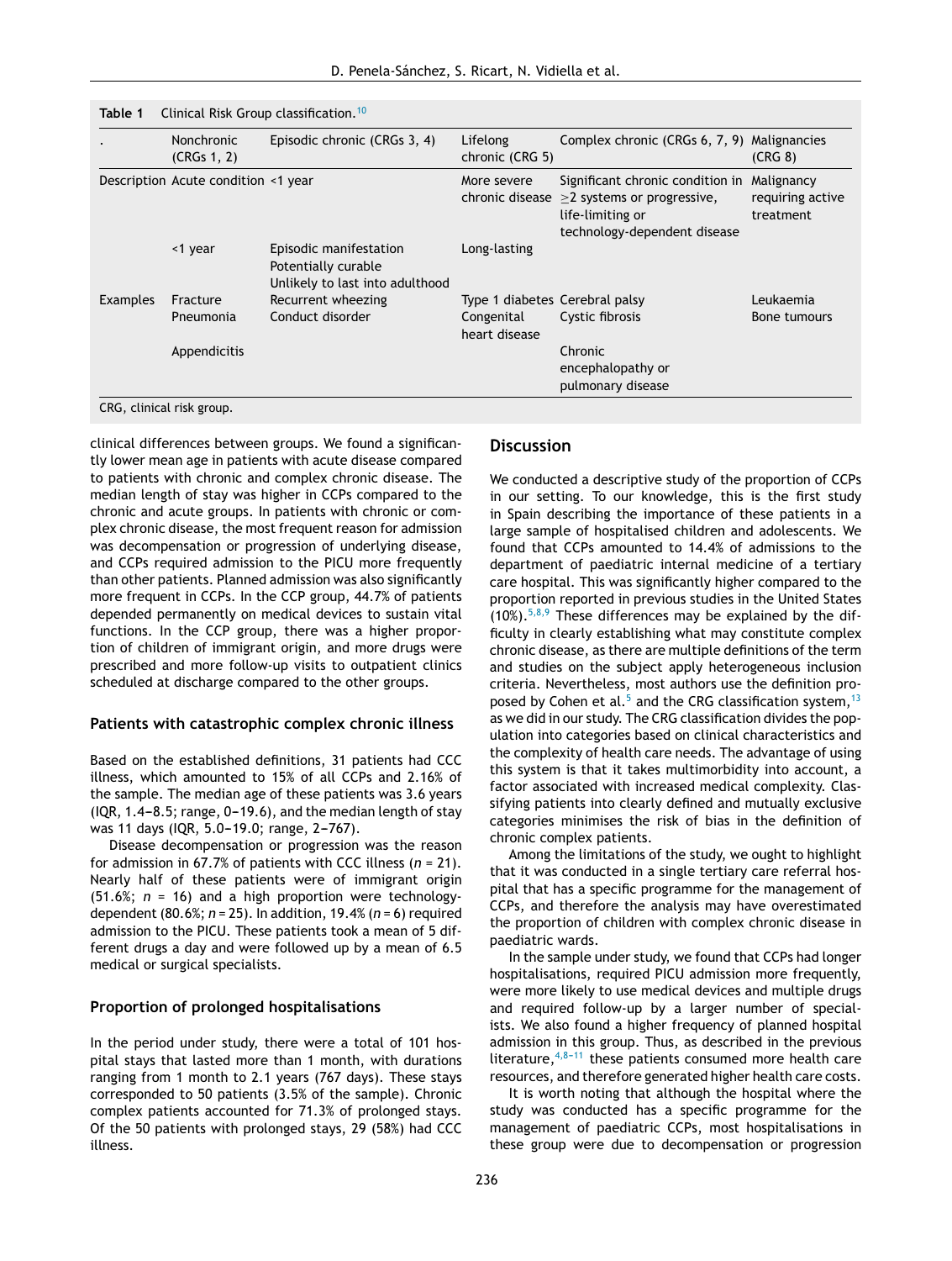<span id="page-4-0"></span>

Figure 1 Boxplot of the age distribution (in years) of the different patient groups: acute (CRGs 1 and 2), chronic (CRGs 3-5) and complex chronic (CRGs 6, 7 and 9).



**Figure 2** Boxplot of the distribution by length of stay (in days) of the different patient groups: acute (CRGs 1 and 2), chronic (CRGs 3-5) and complex chronic (CRGs 6, 7 and 9). Due to the skewed distribution of the data, with extreme value differences, we transformed data on the *y*-axis to a logarithmic scale (Log [length of stay]) to facilitate their visual representation.

of chronic diseases. This may reflect the inherent medical fragility of CCPs, whose multiple needs may not be adequately met by the existing care model. Therefore, new and cost-effective approaches to treatment and follow-up are required to decrease the impact of disease on children and their families. In this regard, there is evidence that hospital at home programmes in coordination with primary care services reduce the use of inpatient care resources by  $CCPs.$ <sup>17-19</sup> To date, few such programmes have been implemented in Spain, and other authors have already voiced the need to develop a specific care model for paediatric CCPs in our country.<sup>[20](#page-6-0)</sup> At present, there is a national consensus document that defines a framework for delivery of palliative care in children who require it, which would be applicable to some patients with complex chronic disease. $21$  However, the consensus has not resulted in a standardised care model

for these patients and there are still regional differences in their management within Spain. Recently, it has been proposed that paediatric complex chronic disease units in tertiary care hospitals would be an appropriate model for management of this population in Spain, as it would improve the quality of life of patients and their families as well as the efficiency of the health care system.<sup>[12](#page-6-0)</sup>

Another significant finding of the study was the high percentage of children of immigrant origin in the CCP group compared to the other 2 groups (a percentage that is even higher in the CCC subset, reaching 51.6%). To date, this phenomenon had not been described in Spain. Multiple factors that converge in specific immigrant populations (a higher frequency of consanguinity, lower frequency of prenatal care, deficient care in the country of origin, lower frequency of voluntary termination of pregnancy in case of severe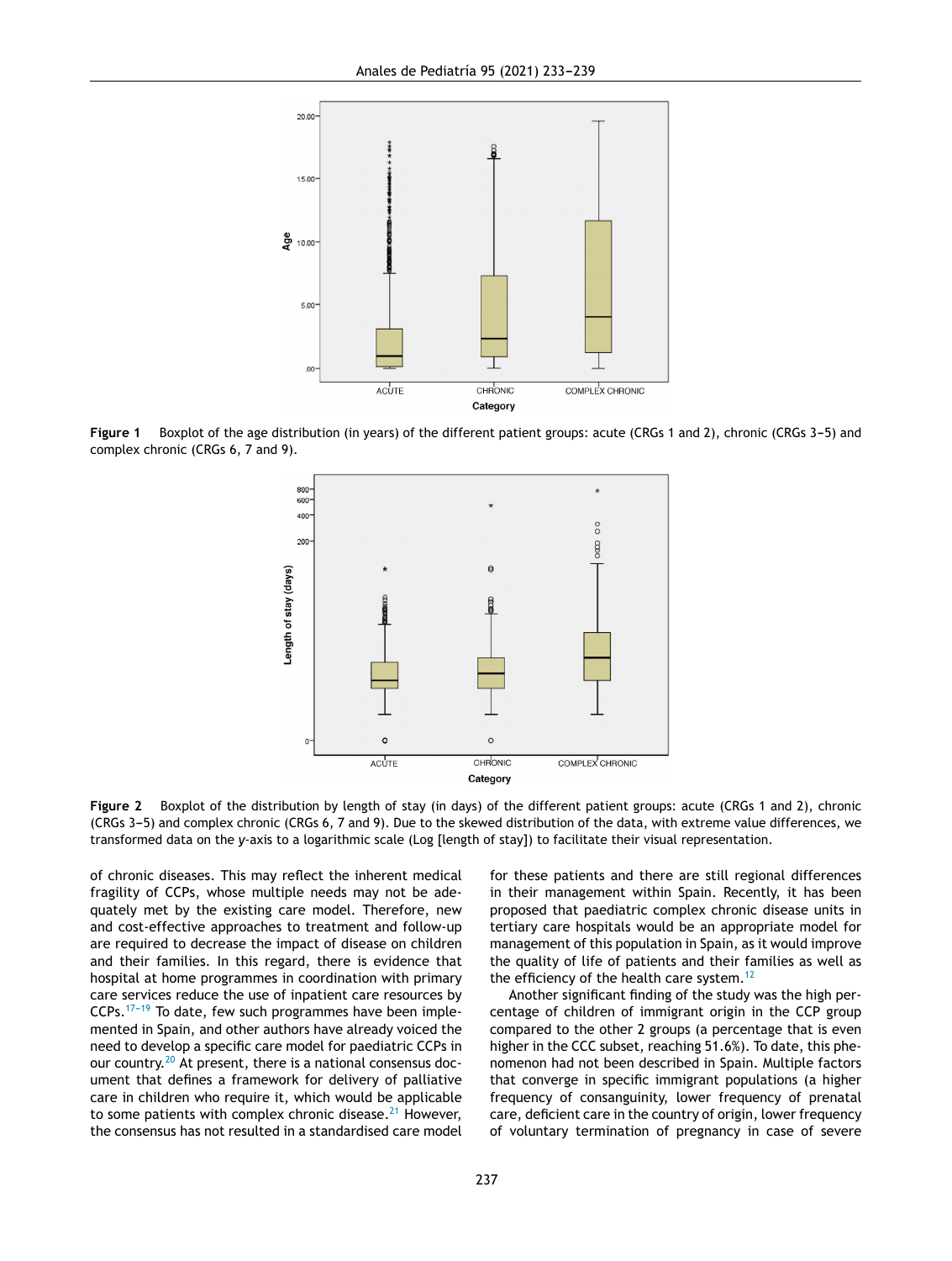|                                                                                          | Acute          | Chronic         | Complex chronic | р        |
|------------------------------------------------------------------------------------------|----------------|-----------------|-----------------|----------|
| Age (years), mean $\pm$ SD                                                               | $2.6 \pm 3.9$  | $4.5 \pm 4.8$   | $6.2 \pm 5.6$   | $-.0005$ |
| Length of stay (days), median<br>(IQR)                                                   | $4(3-7)$       | $5(3-8)$        | $8(4-17)$       | < .0005  |
| Reason for admission:                                                                    |                |                 |                 |          |
| Intercurrent disease, $n$ (%)                                                            | 818 (100%)     | 147 (36.1%)     | 80 (38.8%)      | .0001    |
| Decompensation or progression,<br>$n$ (%)                                                | $0(0\%)$       | 256 (62.7%)     | 106 (51.5%)     |          |
| Planned, $n$ $(\%)$                                                                      | $0(0\%)$       | 5(1.2%)         | 20(9.7%)        |          |
| Reason for admission                                                                     |                |                 |                 |          |
| Respiratory, $n$ (%)                                                                     | 380 (46.5%)    | 249 (60.0%)     | 93 (44.9%)      | $-.0001$ |
| Infectious disease, $n$ (%)                                                              | 280 (34.2%)    | 69 (16.9%)      | 43 (20.8%)      | $-.0001$ |
| Neurologic disease, n (%)                                                                | 31(3.8%)       | 18(4.4%)        | 12(5.8%)        | .435     |
| Gastrointestinal disease, n (%)                                                          | 64 (7.8%)      | 33 $(8.1%)$     | 17(8.2%)        | .976     |
| Need of hospital-based care, n<br>(%)                                                    | $4(0.5\%)$     | 4(1%)           | 7(3.4%)         | .001     |
| Other, $n$ $%$                                                                           | 59 (7.2%)      | 35 $(8.6%)$     | 35 (16.9%)      | $-.0001$ |
| Immigrant origin, $n$ (%)                                                                | 161 (19.7%)    | 82 (20.1%)      | 66 (31.9%)      | .0004    |
| PICU admission, $n$ (%)                                                                  | 70 (8.6%)      | $37(9.1\%)$     | 43 (20.8%)      | $-.0001$ |
| Use of technological/medical<br>devices, $n$ $%$                                         | 0              | 12(2.9%)        | 92 (44.7%)      | $-.0001$ |
| Gastrostomy or long-term NG<br>tube, $n$ $%$                                             | 0              | 6               | 60              |          |
| Ventilator, n (%)                                                                        | 0              | 4               | 29              |          |
| Long-term central catheter, $n$ (%)                                                      | $\mathbf 0$    | 0               | 5               |          |
| Other devices, $n$ (%)                                                                   | 0              | $\overline{2}$  | 17              |          |
| Number of outpatient specialty<br>clinic visits scheduled at<br>discharge, mean $\pm$ SD | $0.3 \pm 0.7$  | $1.3 \pm 1.2$   | $4.8 \pm 2.4$   | $-.0001$ |
| Number of drugs prescribed at<br>discharge, mean $\pm$ SD                                | $0.06 \pm 0.3$ | $0.97 \pm 1.09$ | $3.5 \pm 3.1$   | $-.0001$ |
| Total, n                                                                                 | 818            | 408             | 207             |          |

<span id="page-5-0"></span>**Table 2** Comparison of clinical characteristics of different patient subsets.

IQR, interquartile range; NG, nasogastric; PICU, paediatric intensive care unit; SD, standard deviation.

foetal disease, etc.), combined with the increase in the survival of infants born with severe disease, may explain the greater prevalence of complex chronic disease in immigrant families.

Lastly, we ought to highlight that the presence of children considered to have CCC illness in Spain is now a demonstrated fact in Spain and that the use of health care resources by this subset of CCPs is even greater: in our study, 80.6% of these patients were technology-dependent, 19.4% required admission to the PICU and more than 46% had lengths of stay exceeding 1 month. It is likely that the existence of a hospital at home programme for CCPs in our hospital led to underestimation of prolonged hospitalisation in this population, as it makes early discharge possible during the subacute phase of disease through delivery of intensive follow-up care. Our findings on the high use of health care resources by patients with CCC illness were consistent with the data reported by hospitals in the United States<sup>[22](#page-6-0)</sup> on annual health care spending in children with chronic disease by CRG (including categories CRG 5-9), which reveal that patients with CCC (CRG 9), while amounting to less than one third of the total, account for 50% of total annual expenditures. These hospitals found that patients with cerebral palsy, followed in importance by patients that required mechanical ventilation and parenteral nutrition at home, accounted for 82% of the total health care costs in highly complex chronic patients. $^{22}$  $^{22}$  $^{22}$  In light of the above, the need to devise a nationwide care delivery model for the management of these patients seems all the more urgent.

Our findings suggest that the proportion of CCPs out of all hospitalised paediatric patients is, in fact, substantial. This study paves the way for future research on the prevalence of paediatric complex chronic disease. Determining the actual frequency of CCPs in the general paediatric population would require collaborative studies with participation of different hospitals and primary care centres. In this regard, the identification of medical complexity at the level of the general paediatric population poses a series of challenges. First, there is a broad range of paediatric diseases that may be medically complex (including many rare diseases), contrary to the adult population, in which a small number of diseases accounts for a large proportion of CCPs. Second, the data that are available and can be analysed at the population level (mainly diagnostic and procedure codes) may not suffice to establish the level of complexity, as in the paediatric population, an accurate diagnosis may yet not have been established in many cases, or a given diagnosis may result in vastly different degrees of func